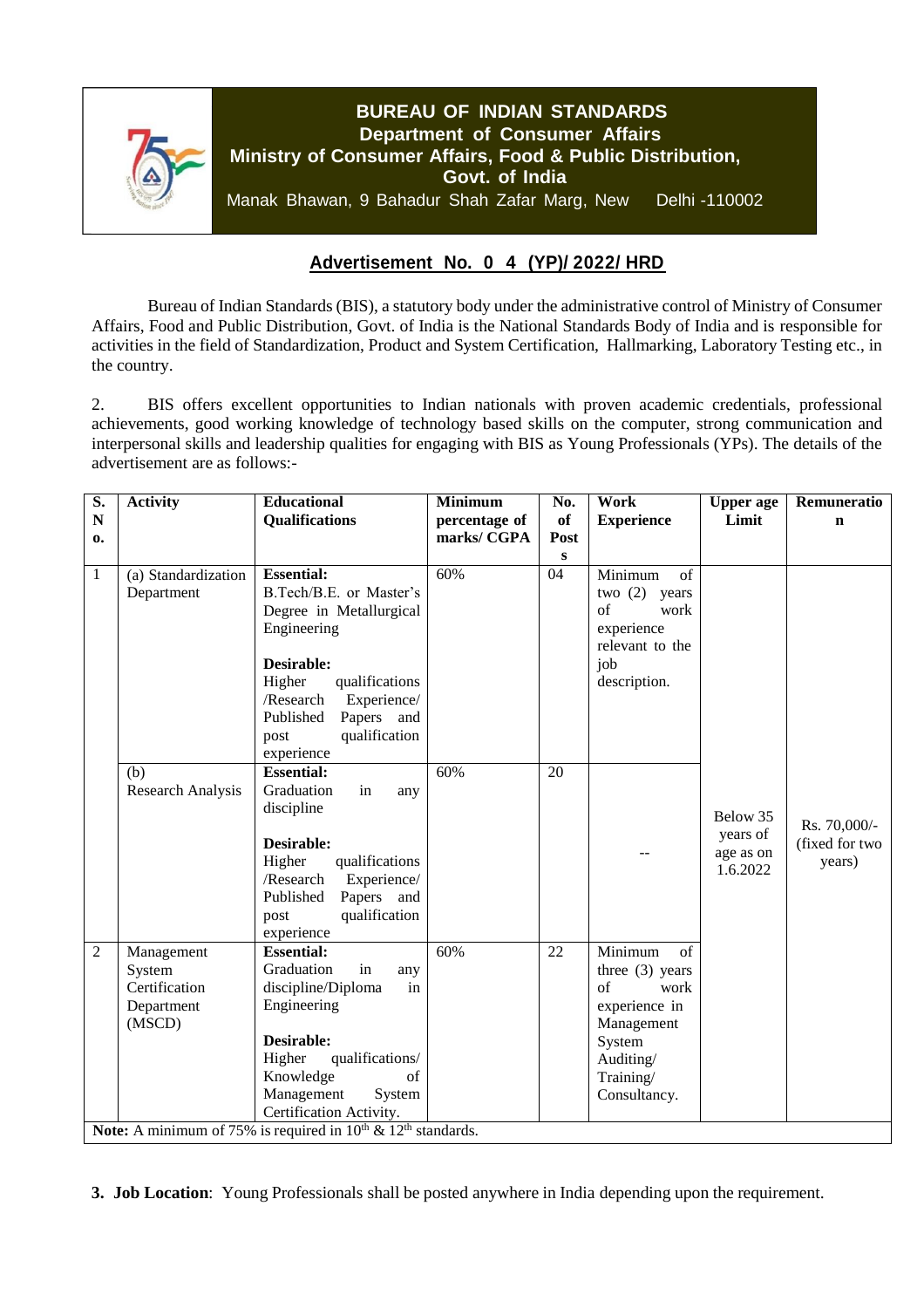**4. Selection Process:** All the applications received shall be scrutinized and shortlisted. Candidates will be shortlisted in the light of their qualifications, experience and other detailed provided in the application form. Mere fulfillment of qualification or shortlisting shall not confer any right to be engaged as Young Professionals. Shortlisted candidates will be called for practical assessment, written assessment, technical knowledge assessment, interview, etc. BIS reserves the right to reject any or all applications without assigning any reason thereof.

**5. Tenure of Engagement**: The engagement is purely on contract for **a period of Two years.**

**6. Nature of Engagement**: The engagement is purely on contract basis and the engagement will be subject to termination at the end of contract period.

**7. Remuneration**: A consolidated monthly remuneration of Rs.70,000/- (Rupees Seventy Thousand only), fixed for two years, will be paid to the Young Professional. The remuneration is subject to statutory deductions.

**8. TA/DA**: No TA/DA shall be admissible for joining the assignment or on its completion. If required to travel and stay in connection with the official assignment, TA/DA and lodging allowance as admissible to a regular BIS officer of the Level of Sc-B/Assistant Director, will be paid.

**9. Leave**: Young Professional shall be eligible for Twelve (12) days leave in a calendar year. No remuneration for the period of absence in excess of admissible leave will be paid. Also, un-availed leave shall neither be carried forward to next year nor en-cashed.

**10. Working Hours**: The Young Professional shall follow the normal office working hours as prescribed (i.e. 9.00AM to 5.30PM). However, as per the exigency one has to sit late to complete the time bound work or outstation assignments. Attendance would be made through Bio-metric attendance system.

**11. No Other Assignment**: The engagement is on **full-time basis** and Young Professional shall not take any other assignment during the period of engagement in BIS.

**12. Travel, Medical Clearance and Service incurred Death, Injury or illness:** In the event of the death, injury or illness of the individual YP which is attributable to the performance of services on behalf of BIS under the terms of the contract, and/or while travelling for official duty or is performing any services under the contract in any offices or premises of BIS or Government of India, the individual YP or the individual YP's dependents, as appropriate shall not be entitled to any compensation or any claim whatsoever.

**13. Medical fitness and Police Verification:** Police verification will be conducted after the engagement of the YPs. The YPs will also submit, a medical fitness certificate from a authorized/registered Medical Practitioner, at the time of joining.

**14. Termination of Contract/Engagement**: The engagement of Young Professional can be terminated by BIS at any time without assigning any reasons thereof by giving them 30 days' notice. However, in case the officer wishes to resign, he/she will have to give 30 days' advance notice or remuneration in lieu of thereof, before resigning from the engagement.

#### **15. Confidentiality of Data and Documents**:

- (a) The intellectual property rights of the data collected as well as deliverables produced for the BIS shall remain with BIS.
- (b) The data shall not be utilized or published or disclosed or to be part with, to a third party, any part of the data or statistical or proceedings or information collected for the purpose of his assignment in BIS.
- (c) The Young Professional is bound to hand over the entire set of records of assignment to the BIS before the expiry of contract or before the final payment is released.
- (d) The job of Young Professional attracts highest standards of confidentially and it is expected to be maintained in all the actions of officer, at all levels.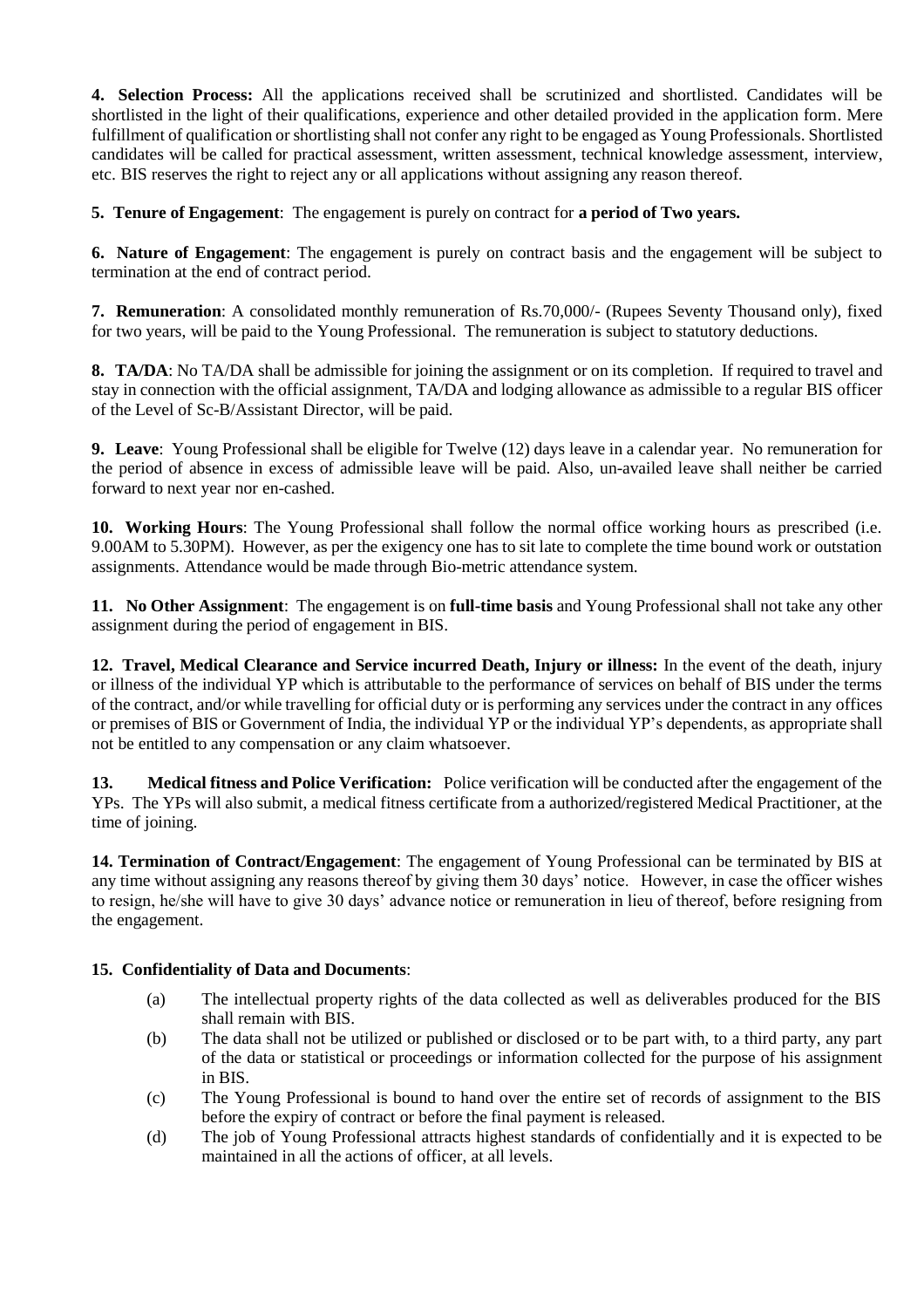**16. Conflict of Interest**: The Young Professional appointed, shall in no case represent or give opinion or advice to others in any matter which is in conflict to the interest of BIS.

### **17. OTHER TERMS AND CONDITIONS AND GENERAL INSTRUCTIONS**

- i) Candidates should note that, if at any stage of engagement, it is found that the candidates has submitted any false/fabricated information/documents, his/her candidature will be cancelled immediately and he/she will be liable for action as per Law/Rules.
- ii) Candidates should have a valid e-mail ID & Mobile No. which should be entered at appropriate place in the application form and must remain active/valid until recruitment processes are completed. No change in the email ID & mobile number will be accepted once submitted. The candidate himself/herself shall be responsible for wrong or expired email ID & mobile number.
- iii) Candidate should note that their candidature at all stages of engagement is purely on contract basis.
- iv) Bureau reserves the right to amend/modify vacancies notified and any provision of this advertisement in case of any errors and omissions/deviation or to cancel the advertisement and engagement if the circumstances so warrant.
- v) Warning: Selection in the Bureau is free, fair and merit based. Any attempt to influence the selection process detected at any stage is liable to lead to termination of the candidature of service and legal action against the concerned individual will be initiated.
- vi) Any resulting dispute arising out of this advertisement including the engagement process shall be subject to the sole jurisdiction of the Courts situated at Delhi.

**18. Submission of Application:** Candidates are required to apply On-line through BIS website only i.e. **[www.bis.gov.in](http://www.bis.gov.in/)**. Online portal for submission of applications will be made functional from the date of publication of advertisement in Employment News/Rozgar Samachar. The closing date for applying will be 21 days from the date of publication of advertisement in Employment News/Rozgar Samachar. No other means/mode of submission of applications will be accepted under any circumstances.

**19. Application fees:** No fees are required to be paid by the applicant.

**20. Announcements:** All further announcements/details pertaining to this process will only be published/provided on BIS website **[www.bis.gov.in](http://www.bis.gov.in/)** from time to time. Candidates are advised to regularly keep in touch with the authorized BIS website **[www.bis.gov.in](http://www.bis.gov.in/)** for details and updates. In case of any queries please write to **[yp.hrd@bis.gov.in.](mailto:yp.hrd@bis.gov.in)**

> **Head (HRD)** Email: **[yp.hrd@bis.gov.in](mailto:yp.hrd@bis.gov.in)**

*Note: BIS reserves the right to Revise/Reschedule/Cancel/Suspend the process without assigning any reasons. The decision of BIS shall be final and no appeal shall be entertained.*

*[Click here to apply.](https://www.services.bis.gov.in/php/BIS_2.0/)*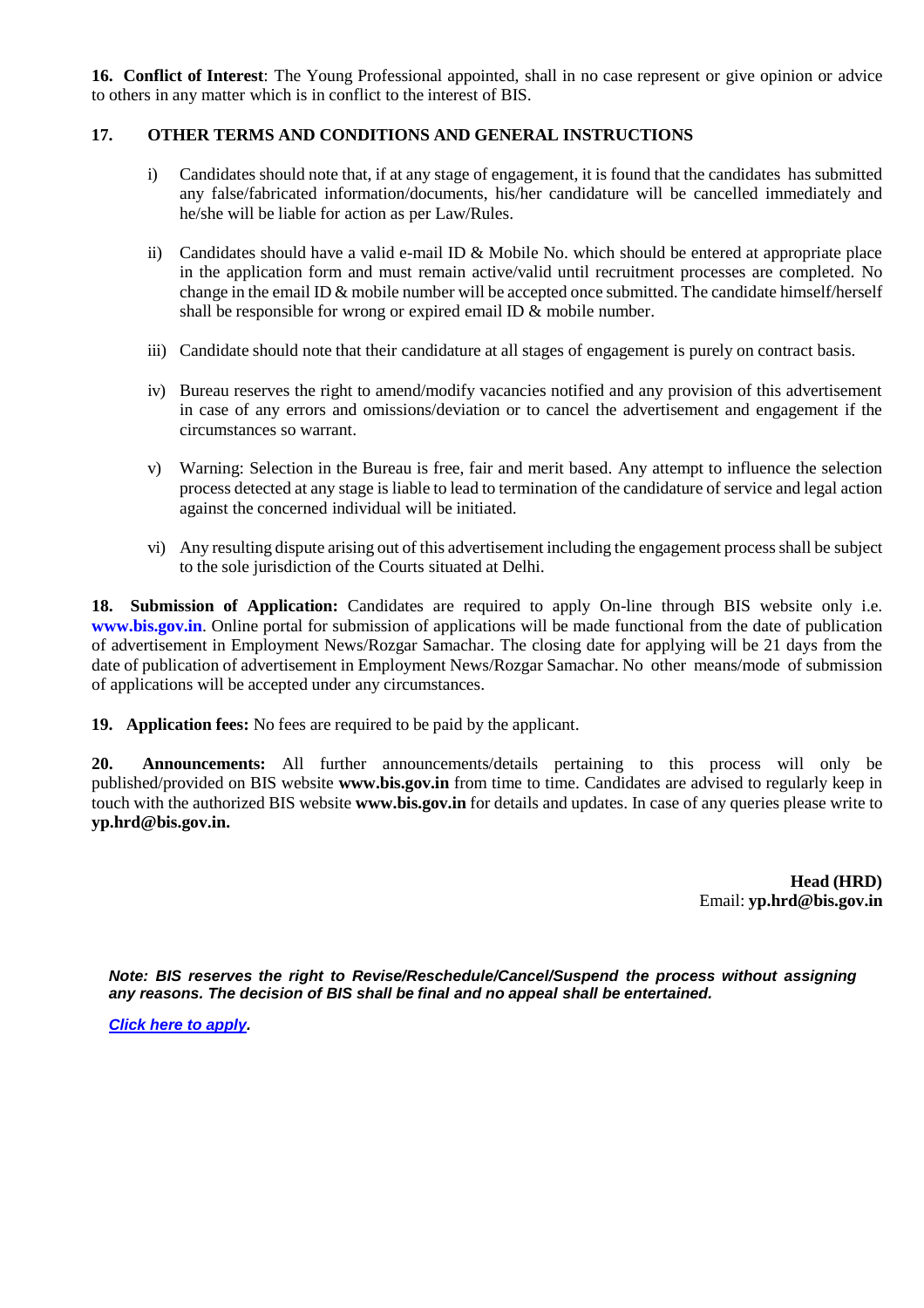

# विज्ञापन सं**. 04** (िाईपी)/**2022/**एचआरडी

भारतीय मानक ब्यूरो (बीआईएस) , उपभोक्ता मामले, खाद्य एवं सार्वजनिक वितरण मंत्रालय, भारत सरकार के प्रशासवनक वनयंत्रण के अधीन एक सांविवधक और भारत का राष्ट्रीय मानक निकाय है। यह देश में मानकीकरण, उत्पाद एवं पद्धति प्रमाणन, स्वर्ण/चांदी के आभूषणों की हॉलमार्किंग एवं प्रयोगशाला परीक्षण इत्यादि गतिविधियां संचालित करता है।

2. बीआईएस ऐसे भारतीय नागरिकों को अनुबंध आधार पर यंग प्रोफेशनलों के रूप में बीआईएस के साथ काम करने का उत्कृष्ट अवसर प्रदान करता है*,* जो प्रमाणित शैक्षणिक योग्यता, व्यािसावयक उपलवब्ध, कम्पयूटर पर टेक्नॉलजी आधाररत कौशल की अच्छी कार्यकारी जानकारी तथा प्रबल संवाद एवं पारस्परिक कौशल और नेतृत्व की योग्यता रखते हों। विज्ञापन का विवरण निम्नलिखित प्रकार से है $\colon$ 

| क्रम . | गतिविधि  | शैक्षणिक अर्हता     | प्राप्तांक/ | पदों   | कार्य अनुभव    | अधिकतम     | पारिश्रमिक |
|--------|----------|---------------------|-------------|--------|----------------|------------|------------|
| .सं    |          |                     | सीजीपीए     | की     |                | आयु सीमा   |            |
|        |          |                     | की न्यूनतम  | संख्या |                |            |            |
|        |          |                     | प्रतिशत     |        |                |            |            |
| $1\,$  | $($ क)   | अनिवार्यः धातुकर्म  | 60%         | 04     | कार्य<br>विवरण |            |            |
|        | मानकीकरण | इंजीनियरिंग<br>्में |             |        | संबंधित<br>से  |            |            |
|        | विभाग    | बी.टेक/बी.ई या      |             |        | में<br>क्षेत्र |            |            |
|        |          | स्नातकोत्तर डिग्री  |             |        | न्यूनतम दो     |            |            |
|        |          | वांछनीय:            |             |        | (2) वर्ष का    |            |            |
|        |          | उच्च अर्हता /       |             |        | कार्य अनुभव    |            |            |
|        |          | अनुसंधान अनुभव      |             |        |                |            |            |
|        |          | /प्रकाशित लेख       |             |        |                |            |            |
|        |          | पत्र/अर्हता पश्चात् |             |        |                |            | ₹          |
|        |          | अनुभव               |             |        |                |            | 70,000/    |
|        |          |                     |             |        |                | 1.6.202    | – (दो      |
|        |          |                     |             |        |                | 2 तक 35 कि |            |
|        | (ख)      | अनिवार्यः किसी      | 60%         | 20     |                | वर्ष से कम | लिए        |
|        | अनुसंधान | भी संकाय<br>में     |             |        |                |            | निर्धारित) |
|        | विश्लेषण | स्नातक              |             |        |                |            |            |
|        |          | वांछनीयः<br>उच्च    |             |        |                |            |            |
|        |          | अर्हता/ अनुसंधान    |             |        |                |            |            |
|        |          | अनुभव ⁄ प्रकाशित    |             |        |                |            |            |
|        |          | लेख पत्र/ अर्हता    |             |        |                |            |            |
|        |          | पश्चात् अनुभव       |             |        |                |            |            |
|        |          |                     |             |        |                |            |            |
|        |          |                     |             |        |                |            |            |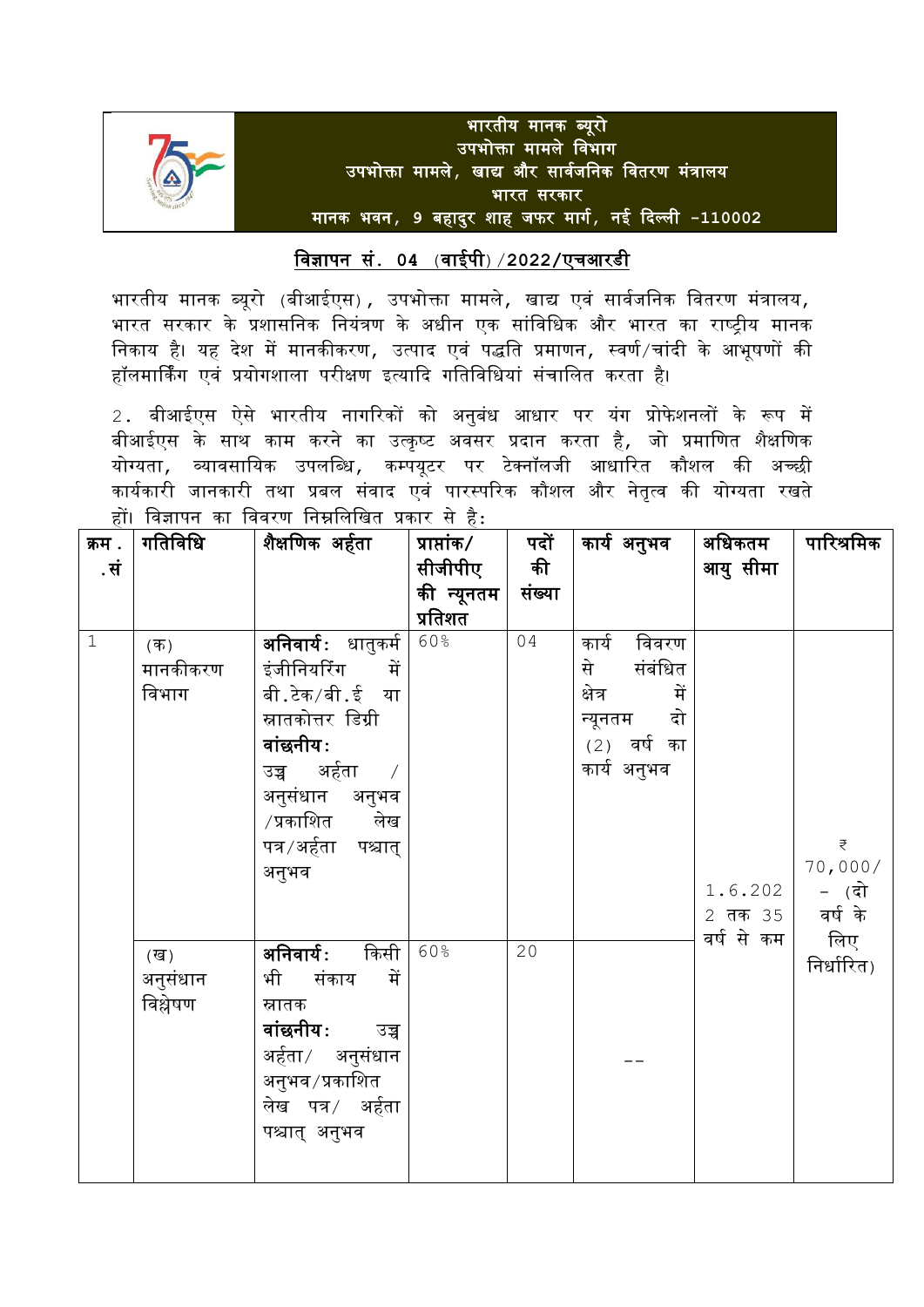| $\overline{2}$                                                       | प्रबंधन        | <b>अनिवार्यः</b> किसी भी | 60% | 22 | तीन<br>न्यूनतम   |  |  |
|----------------------------------------------------------------------|----------------|--------------------------|-----|----|------------------|--|--|
|                                                                      | पद्धति प्रमाणन | संकाय में स्नातक         |     |    | (3)<br>वर्ष का   |  |  |
|                                                                      | विभाग          | ∕ इंजीनियरिंग<br>में     |     |    | पद्धति<br>प्रबंध |  |  |
|                                                                      | (एमएससीडी)     | डिप्लोमा                 |     |    | ऑडिटिंग/         |  |  |
|                                                                      |                | वांछनीयःउच्च             |     |    | प्रशिक्षण $/$    |  |  |
|                                                                      |                | अर्हता ⁄ प्रबंधन         |     |    | कन्सल्टेन्सी     |  |  |
|                                                                      |                | पद्धति<br>प्रमाणन        |     |    | कार्य<br>में     |  |  |
|                                                                      |                | गतिविधि<br>की            |     |    | अनुभव            |  |  |
|                                                                      |                | जानकारी                  |     |    |                  |  |  |
|                                                                      |                |                          |     |    |                  |  |  |
| नोट: 10वीं और 12वीं कक्षा में न्यूनतम प्राप्तांक 75% अपेक्षित<br>है। |                |                          |     |    |                  |  |  |

3. **कार्य का स्थान**: यंग प्रोफेशनलों को उनकी आवश्यकतानुसार भारत में किसी भी स्थान पर तैनात दकया जाएगा।

4. चयन प्रदक्रया**:** सभी प्राप् आिेदन पत्रों की जांच की जाएगी और उन्हें सूचीबद्ध दकया जाएगा। उम्मीदवारों को उनकी योग्यता, अनुभव और आवेदन पत्र में दिए गए अन्य विवरणों के आलोक में सूचीबद्ध किया जाएगा। केवल योग्यता पूरी करने तथा सूचीबद्ध हो जाने से यंग प्रोफोशनलों के रूप में वनयुक्त हो जाने का कोई अवधकार नहीं होगा। सूचीबद्ध उममीदिारों को व्यावहारिक मूल्यांकन, लिखित मूल्यांकन, तकनीकी ज्ञान मूल्यांकन, साक्षात्कार इत्यादि के वलए बुलाया जाएगा। बीआईएस के पास वबना कोई कारण बताए दकसी भी या सभी आिेदनों को रद्द करने का अवधकार सुरवक्षत होगा।

5. **नियक्ति की अवधि** : नियुक्ति पूर्णतया संविदा आधार पर दो वर्ष की अवधि के लिए है।

6. **नियुक्ति की प्रकृति:** नियुक्ति पूरी तरह से अनुबंध के आधार पर है और यह अनुबंध अवधि के अंत में निरस्तीकरण के अधीन होगी।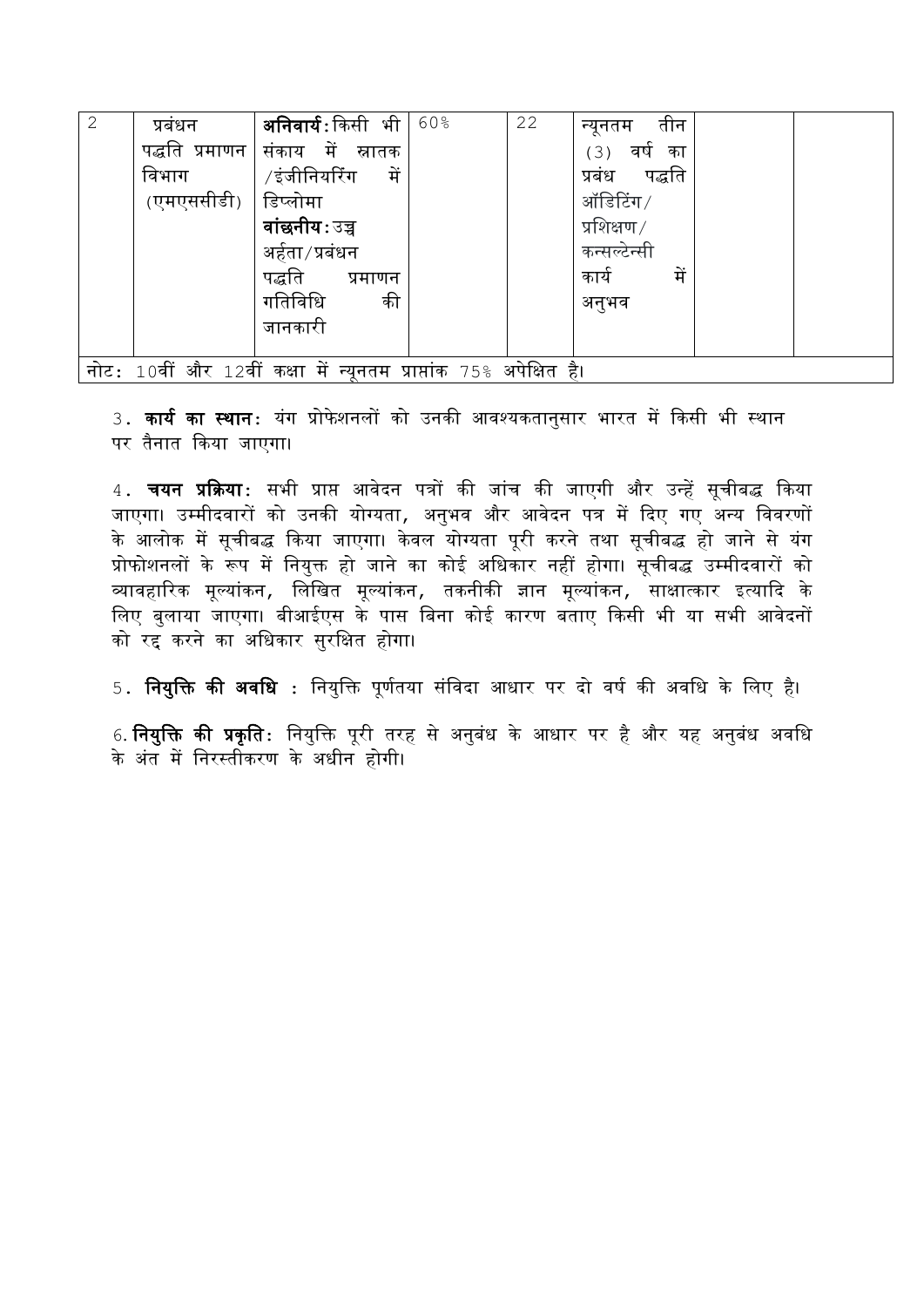$7.$  **पारिश्रमिक**: यंग प्रॉफेशनल को दो साल के लिए निर्धारित 70,000/- रुपये (सत्तर हजार रुपये मात्र) का समेकित मासिक पारिश्रमिक का भगतान किया जाएगा। पारिश्रमिक वैधानिक कटौती के अधीन है।

8**. टीए/डीए:** असाइनमेंट में ज्वाइन होने या उसके पूरा होने पर कोई टीए/डीए स्वीकार्य नहीं होगा। यदि आधिकारिक असाइनमेंट के संबंध में यात्रा करने और रहने की आवश्यकता होती है, तो टीए/डीए और आवास भत्ता, जैसा कि वैज्ञानिक -बी/सहायक निदेशक के स्तर के नियमित बीआईएस अधिकारी को स्वीकार्य है, का भुगतान किया जाएगा।

9**. छुट्टी:** यंग प्रॉफेशनल एक कैलेंडर वर्ष में बारह (12) दिनों के अवकाश के लिए पात्र होंगे। अनुमन्य अिकाश से अवधक अनुपवस्थवत की अिवध के वलए कोई पाररश्रवमक देय नहीं होगा। साथ ही, अप्रयुक्त छुट्टी को न तो अगले वर्ष के लिए आगे ले जाया जाएगा और न ही भुनाया जा सकेगा ।

10. **कार्यालयीन समय:** यंग प्रॉफेशनल को निर्धारित (अर्थात सुबह 9 बजे से शाम 5.30 बजे तक) कार्यालय के सामान्य कामकाजी घंटों का पालन करना होगा। तथापि अत्यावश्यकता के अनुसार समयबद्ध कार्य या आउटस्टेशन कार्यों को पूरा करने के लिए देर से बैठना पड़ सकता है। उपस्थिति बायोमैटिक अटेंडेंस सिस्टम से दर्ज होगी।

11. **कोई अन्य असाइनमेंट नहीं:** नियुक्ति पूर्णकालिक आधार पर है और यंग प्रॉफेशनल बीआईएस में नियुक्ति की अवधि के दौरान कोई अन्य कार्य नहीं करेंगे।

12. यात्रा, चिकित्सा, उपचार और सेवा के दौरान मृत्यु अथवा बीमारी शर्तो की अनुबंध : संबंधित से पादननिष् के सेवाओं से ओर की बीआईएस तहत के, और तहत के अनुबंध अथवा*/* में पररसर या कायावलय दकसी के सरकार भारत या बीआईएसआवधकाररक डयूटी या दकसी सेवा का निष्पादन करते हुए किसी यंग प्रोफशनेल की मृत्यु, क्षति या बीमारी की स्थिति में िह यंग प्रोफे शनल या उस यंग प्रॉफे शनल के आवश्रत, जैसा भी उपयुक्त हो, दकसी भी क्षतिपूर्ति या किसी भी दावे के हकदार नहीं होंगे।

13. **मेडिकल फिटनेस और पुलिस सत्यापन:** यंग प्रॉफेशनल की नियुक्ति के बाद पुलिस सत्यापन किया जाएगा। यंग प्रॉफेशनल को नियुक्ति के समय किसी प्राधिकृत /पंजीकृत मेडिकल प्रैक्टिशनर से मेडिकल फिटनेस सर्टिफिकेट भी प्रस्तुत करना होगा।

14. **अनुबंध / नियुक्ति की समाप्ति:** यंग प्रॉफेशनल की नियुक्ति को बीआईएस द्वारा किसी भी समय वबना कोई कारण बताए उन्हें 30 ददनों का नोरटस देकर समाप् दकया जा सकता है। हालाँकि, यदि अधिकारी इस्तीफा देना चाहता है, तो उसे पद से इस्तीफा देने से पहले 30 दिनों का अग्रिम नोटिस या उसके एवज में पारिश्रमिक वापिस करनी होगी ।

## 15.डेटा और दस्तािेजों की गोपनीयता**:**

(क) बीआईएस के लिए एकत्र किए गए डेटा के साथ–साथ डिलिवरेबल्स के बौद्धिक संपदा अवधकार बीआईएस के पास रहेंगे।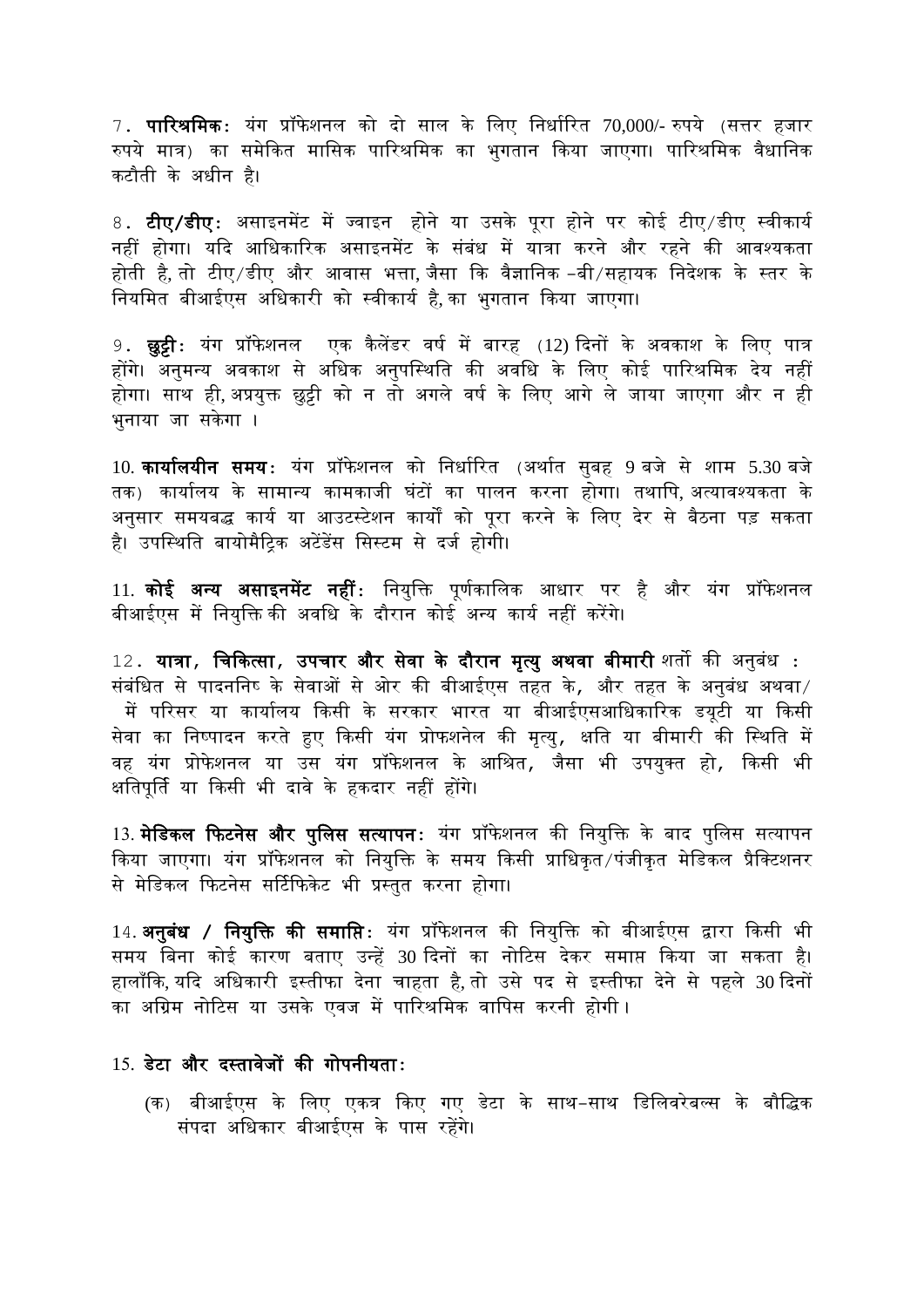- (ख) बीआईएस मेंअपने असाइनमेंट के वलए एकत्र की गई जानकारी डेटा या सांवख्यकीय या कार्यवाही के किसी भी हिस्से का उपयोग या प्रकाशन न किया जाए या किसी तृतीय पक्ष को उसका खुलासा न दकया जाए।
- (ग) यंग प्रॉफेशनल अनुबंध की समाप्ति से पहले या अंतिम भुगतान जारी होने से पहले असाइनमेंट के रिकॉर्ड के पूरे सेट को बीआईएस को सौंपने के लिए बाध्य है।
- (घ) यंग प्रॉफे शनल की नौकरी गोपनीय रूप से उच्चतम मानकों की मांग करती है और सभी स्तरों पर अवधकारी के सभी कायों मेंइसे बनाए रखने की अपेक्षा है।

16. **हितों का टकराव:** नियुक्त यंग प्रॉफेशनल किसी भी मामले में बीआईएस के हितों के विपरीत किसी भी मामले में दूसरों का प्रतिनिधित्व या राय या सलाह नहीं देंगे।

## **17.** अन्य वनयम और शतेंऔर सामान्य अनुदेश

- i) अभ्यर्थवयों को ध्यान देना चावहए दक यदद वनयुवक्त के दकसी भी चरण में यह पाया जाता है दक अभ्यर्थवयों ने कोई झूठी / मनगढंत जानकारी / दस्तािेज जमा किए हैं तो उनकी उम्मीदवारी तुरंत रद्द कर दी जाएगी और वह कानून / नियमों के अनुसार कारविाई के वलए उत्तरदायी होंगे।
- ii) अभ्यर्थियों के पास एक वैध ई-मेल आईडी और मोबाइल नंबर होना चाहिए, जिसे आवेदन पत्र में उपयुक्त स्थान पर दर्ज किया जाना चाहिए और भर्ती प्रक्रिया पूरी होने तक सदक्रय/िैध रहना चावहए। एक बार सबवमट करने के बाद ईमेल आईडी और मोबाइल नंबर में कोई बदलाव स्वीकार नहीं किया जाएगा। गलत या समाप्त ईमेल आईडी और मोबाइल नंबर के लिए उम्मीदवार स्वयं जिम्मेदार होगा।.
- iii) अभ्यर्थी ध्यान दें कि नियक्ति के सभी चरणों में उनकी उम्मीदवारी पूरी तरह से अनुबंध के आधार पर है।
- $\pm v$ ) किसी भूलतियोंरिक अधिसूचित परिस्थिति यथा यूरोब् में स्थिति की विचलन/चूक-एवं विज्ञापन अथवा परिवर्तन/संशोधन में प्रावधान किसी के विज्ञापन इस और है। रखता सरक्षित अधिकार का करने रह को अनबंध
- $v$ ) चेतावनी: ब्यूरो में चयन स्वतंत्र, निष्पक्ष और योग्यता आधारित है। किसी भी स्तर पर चयन प्रक्रिया को प्रभावित करने का कोई भी प्रयास सेवा से अभ्यर्थिता की समावप् के वलए उत्तरदायी होगा और संबंवधत व्यवक्त के वखलाफ कानूनी कारविाई शुरू की जाएगी।
- $_{\rm V1}$ ) नियक्ति की प्रक्रिया सहित इस विज्ञापन से उत्पन्न होने वाला कोई भी विवाद दिल्ली में स्थित न्यायालयों के एकमात्र अधिकार क्षेत्र के अधीन होगा।

18**. आवेदन पत्र जमा करना:** अभ्यर्थियों को केवल बीआईएस वेबसाइट यानी www.bis.gov.in के माध्यम से ऑनलाइन आवेदन करना होगा। रोजगार समाचार/एम्प्लोयमेंट न्यूज में विज्ञापन के प्रकाशन की तिथि से आवेदन जमा करने के लिए ऑनलाइन पोर्टल प्रारंभ कर दिया जाएगा। आवेदन करने की अंतिम तिथि रोजगार